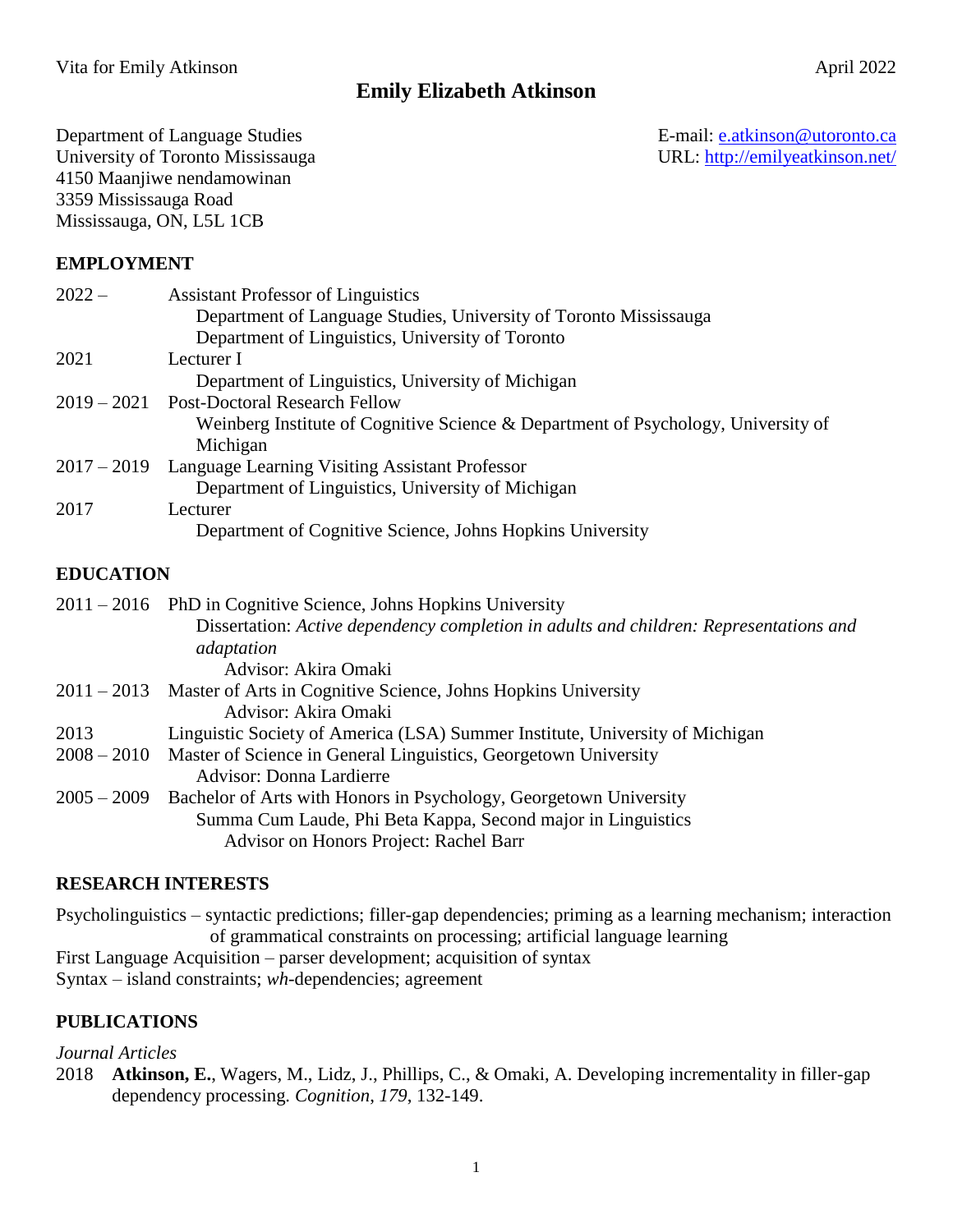Vita for Emily Atkinson April 2022

- 2016 **Atkinson, E.**, Apple, A., Rawlins, K., & Omaki, A. Similarity of *wh*-phrases and acceptability variation in *wh*-islands. *Frontiers in Psychology: Language Sciences*, 6:2048. Doi:10.3389/fpsyg.2015.02048.
- 2010 Barr, R., Shuck, L., Salerno, K., **Atkinson, E.**, & Linebarger, D. Music interferes with learning from television during infancy. *Infant and Child Development*, *19*, 313-331.

#### *Invited Book Chapters*

accepted **Atkinson, E.** Sticking to what we know: Methodological limitations to generalizability. Invited chapter in K. Messenger (ed.), *Syntactic priming in language development: Populations, representations, and mechanisms*. Approved for the *Trends in Language Acquisition* series, John Benjamins.

#### *Refereed Proceedings*

2015 **Atkinson, E.** Gender features on *n* and the root: An account of gender in French. In J. Smith & T. Ihsane (Eds.), *Romance Linguistics 2012: Selected papers from the 42nd Linguistic Symposium on Romance Languages (LSRL), Cedar City, Utah, 20-22 April 2012* (229-244), Amsterdam: John Benjamins.

#### *Manuscripts in Progress*

- submitted **Atkinson, E.** & Omaki, A. Adaptation of gap predictions in filler-gap dependency processing during reading. Submitted to *Journal of Memory and Language*.
- in prep Boland, J. E., **Atkinson, E.**, de los Santos, G., & Queen, R. What do we learn when we adapt to reading regional constructions?
- in prep **Atkinson, E.,** Lai, M., & Omaki, A. Prepositional object gap production primes active gap filling in 5-year-olds.
- in prep **Atkinson, E.** & Clothier, K. The learnability of novel cues to prediction: Artificial language learning of filler-gap dependencies.
- in prep Shapiro, N., Apple, A., **Atkinson, E.**, & Omaki, A. Developing sensitivity to linguistic cues in children's processing of verb complement ambiguity.
- in prep **Atkinson, E.** Priming children's interpretation of globally ambiguous sentences.

#### **INVITED TALKS**

- 2021 Confronting assumptions about children's processing: Insights from incrementality & priming. Colloquium talk in the Department of Language Studies, University of Toronto Mississauga, March 19.
- 2021 The learnability of sentence processing procedures: Acquisition & adaptation. Colloquium talk in the Department of Linguistics, University of Southern California, February 26.
- 2020 Developing incrementality in children's sentence processing: Insights from long distance dependencies. Colloquium talk in the Department of Linguistics, Cornell University, January 23.
- 2019 Learning to process sentences: Insights from filler-gap dependencies & syntactic priming. Colloquium talk in the Department of Linguistics, University of Michigan, October 4.
- 2018 Adaptation of gap predictions in filler-gap dependency processing. Invited talk at Sentence Processing: Computation, Experiments & Theory in the Department of Linguistics, Northwestern University, February 28.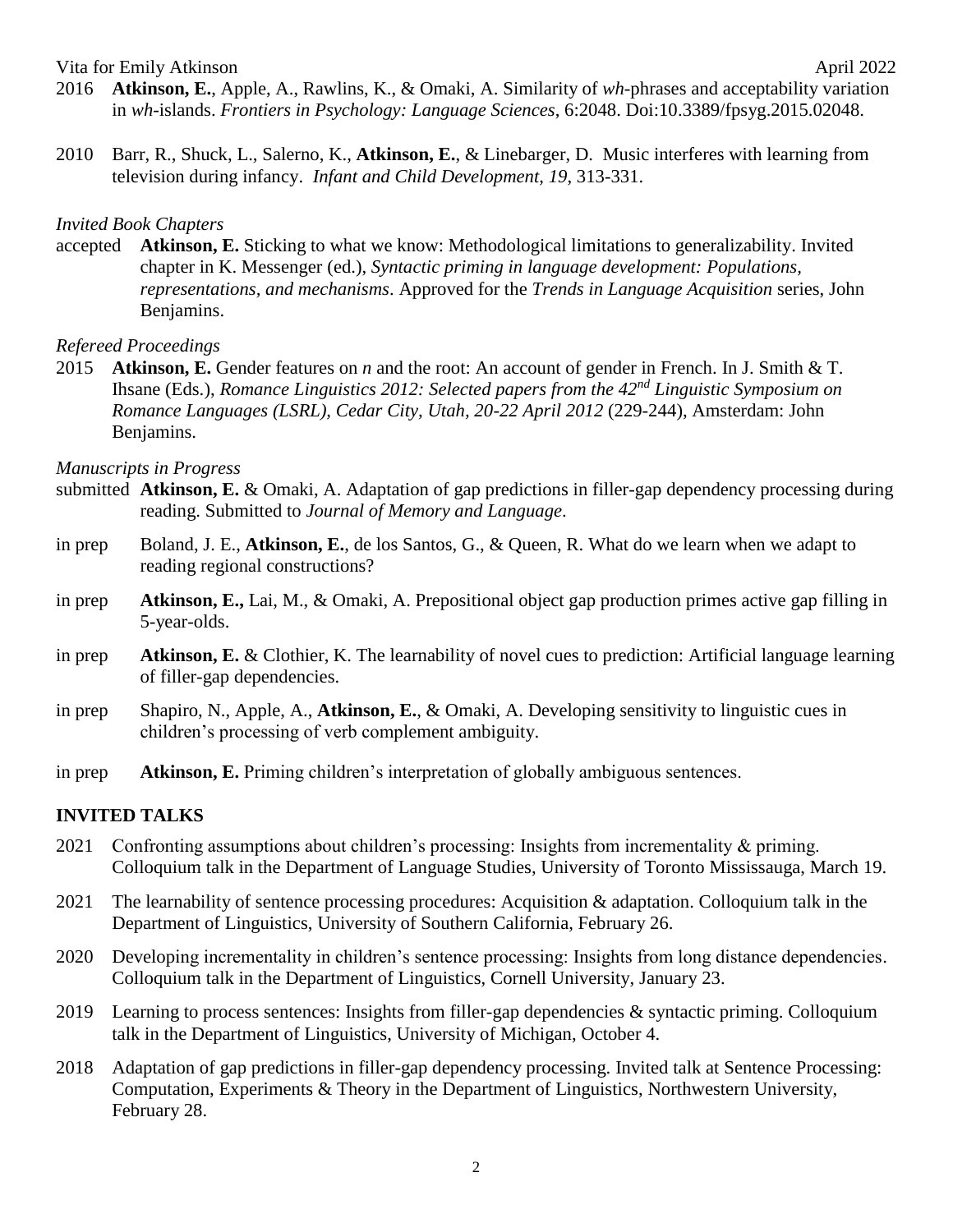# **PRESENTATIONS & POSTERS**

- 2020 McInnerney, A. & **Atkinson, E.** (March 21). *Syntactically unintegrated parentheticals: Evidence from agreement attraction*. Presentation at the 33rd CUNY Conference on Human Sentence Processing. University of Massachusetts Amherst: Amherst, MA. [presented virtually]
- 2019 **Atkinson, E.** & Clothier, K. (June 20). *The learnability of a novel cue to prediction: An artificial language learning study of filler-gap dependencies*. Presentation at Psycholinguistics in Iceland – Parsing and Prediction (PIPP). University of Iceland: Reykjavik, Iceland.
- 2018 **Atkinson, E.**, Rigby, I., Shapiro, N., Woo, B., & Omaki, A. (March 15). *Syntactic adaptation effects do*  not transfer across tasks. Presentation at the 31<sup>st</sup> CUNY Conference on Human Sentence Processing. University of California Davis: Davis, CA.
- 2016 **Atkinson, E.** & Omaki, A. (November 5). *Prepositional object gap production primes active gap filling in 5-year-olds*. Presentation at the Boston University Conference on Language Development (BUCLD). Boston University; Boston, MA.
- 2016 **Atkinson, E.** & Omaki, A. (January 9). *Immature filler-gap dependency processing in 5- to 7-year-olds.* Paper presented at the 90<sup>th</sup> Annual Meeting of the Linguistic Society of America. Washington, DC.
- 2013 **Atkinson, E.**, Apple, A., Rawlins, K., & Omaki, A. (October 19). *Wh-island amelioration at the interfaces: Syntax, processing, and semantic distinctness*. Paper presented at NELS 44. University of Connecticut; Storrs, CT.
- 2012 **Atkinson, E.** (April 21). *Gender features on* n *and the root: An account of gender in French*. Paper presented at the 42<sup>nd</sup> Linguistic Symposium on Romance Languages (LSRL). Southern Utah University; Cedar City, UT.
- 2011 Brito, N., Barr, R., McIntyre, P., **Atkinson, E.**, Dougherty, D., & Simcock, G. (March 31). *Long-term retention and reactivation of forgotten memories from books during toddlerhood*. Paper presented as part of "Learning from picture books: from infancy to early school days" symposium at the biennial meeting of SRCD. Montreal, Quebec, Canada.

*Poster presentations*

- 2021 **Atkinson, E.** & Boland, J. (March 6). *Regional constructions still need learned after adaptation*. Poster presented at the 34<sup>th</sup> CUNY Conference on Human Sentence Processing. University of Pennsylvania: Philadelphia, PA. [presented virtually]
- 2020 **Atkinson, E.** & Clothier, K. (January 2). *Making wh-questions bounded: Artificial language learning of a novel grammatical marker.* Poster presented at the 94<sup>th</sup> Annual Meeting of the Linguistic Society of America. New Orleans, LA.
- 2019 **Atkinson, E.**, Bloss, N., Johnson, S., & Jones, C. (March 31). *Priming children's interpretation of globally ambiguous sentences*. Poster presented at the 32nd CUNY Conference on Human Sentence Processing. University of Colorado: Boulder, CO.
- 2019 **Atkinson, E.** & Johnson, S. (March 23). *Interpretative priming of globally ambiguous sentences*. Poster at the biennial meeting of the Society for Research on Child Development (SRCD). Baltimore, MD.
- 2017 **Atkinson, E.**, Clothier, K., & Vargas, C. (September 8). *Artificial language learning of an optional grammatical marker*. Poster presented at the 23rd Architectures and Mechanisms of Language Processing (AMLaP) conference. University of Lancaster: Lancaster, UK.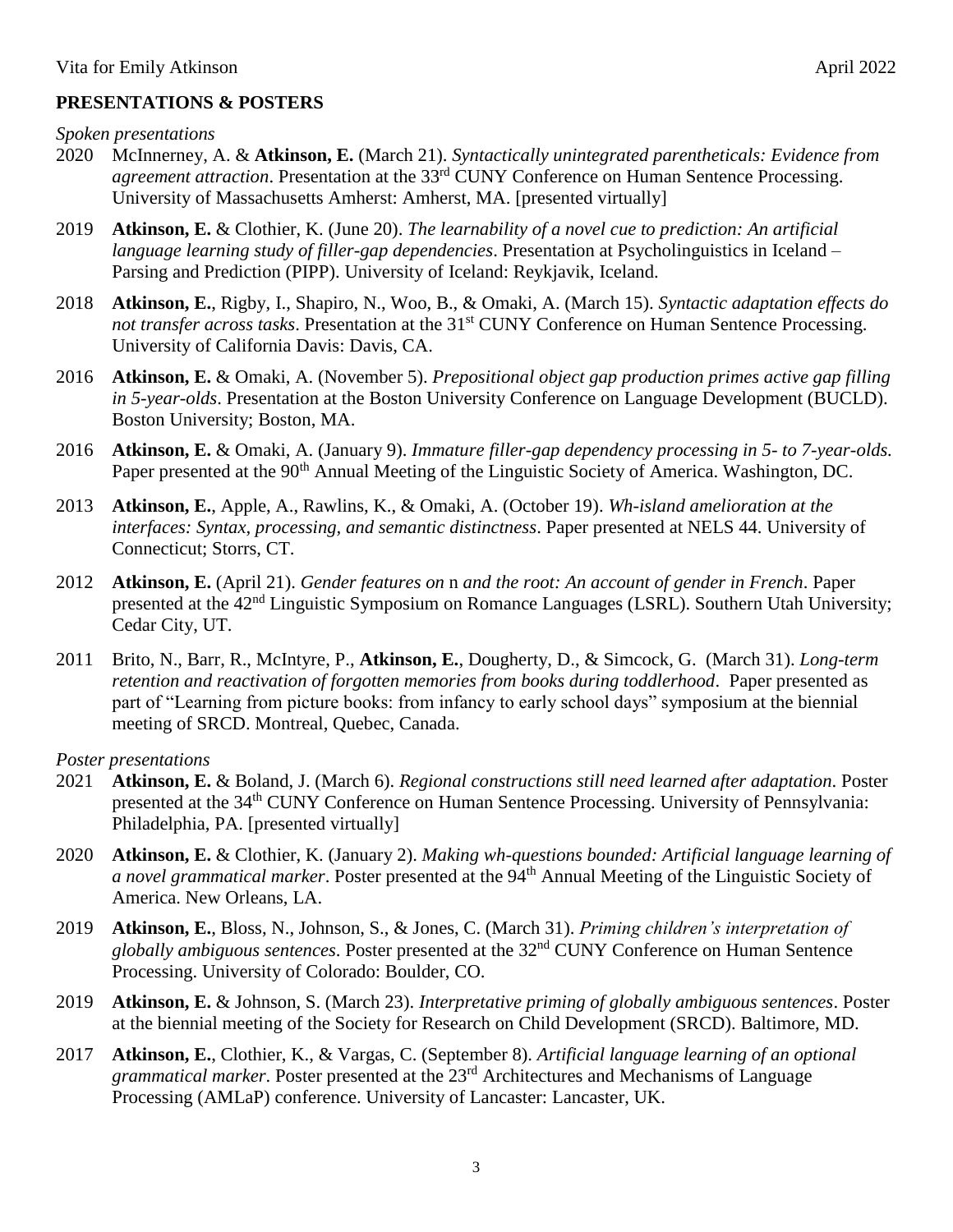Vita for Emily Atkinson April 2022

- 2016 **Atkinson, E.** & Omaki, A. (March 3). *Adaptation of gap predictions in filler-gap dependency processing*. Poster presented at the 29<sup>th</sup> CUNY Conference on Human Sentence Processing. University of Florida; Gainesville, FL.
- 2014 **Atkinson, E.**, Reisinger, D., & Omaki, A. (November 14). *Do small clause predicates ameliorate island violations?* Poster presented at Gradient Symbolic Computation Workshop. Johns Hopkins University; Baltimore, MD.
- 2014 **Atkinson, E.**, Omaki, A., & Wilson, C. (September 6). *Gamma function modelling of visual world eyetracking data*. Poster presented at the 20<sup>th</sup> AMLaP conference. Edinburgh, UK.
- 2014 **Atkinson, E.** & Omaki, A. (September 6). *Grammatical faithfulness in processing of multiple dependencies?* Poster presented at the 20<sup>th</sup> AMLaP conference. Edinburgh, UK.
- 2013 **Atkinson, E.**, Simeon, K., & Omaki, A. (March 23). *The time course of filler-gap dependency processing in the developing parser*. Poster presented at the 26<sup>th</sup> CUNY Conference on Human Sentence Processing. Columbia, SC.
- 2009 **Atkinson, E.**, Salerno, K., Barr, R., & Linebarger, D. (March 6). *Examining how music interferes with imitation: Contrasting cognitive load with selective attention*. Poster presented at the meeting of the Eastern Psychological Association (EPA). Pittsburgh, PA.
- 2008 Barr, R., Shuck, L., Salerno, K., **Atkinson, E.**, Linebarger, D., & Miller, N. (March 27). *Background music interferes with televised and live demonstrations during infancy.* Poster presented at the 16<sup>th</sup> Biennial ICIS. Vancouver, BC, Canada.

# **TEACHING EXPERIENCE**

*University of Toronto Mississauga*

2022 Syntactic Patterns in Language (Winter)

*University of Michigan*

- 2021 Cross-Disciplinary Perspectives in Cognitive Science (Graduate, Winter, co-instructor: Richard Lewis) Language Acquisition; Research Methods in Language, Cognition, & Development (Fall)
- 2019 Developmental Psycholinguistics (Graduate, Winter)
- 2018 Language Acquisition (Winter) Language & the Human Mind (Fall)
- 2017 Experimental Syntax & Semantics (Graduate, Fall)

*Johns Hopkins University*

2017 American Dialects (1 credit); Psycholinguistics (Spring)

*Teaching Assistantships*

- 2015 Psycholinguistics (Spring, Akira Omaki)
- 2014 Cognitive Development (Spring, Julia Yarmolinskaya)
- Formal Methods in Cognitive Science: Bayesian Inference (Fall, Colin Wilson)
- 2013 Cognitive Neuroscience: Exploring the Living Brain (Spring, Brenda Rapp) Formal Methods in Cognitive Science: Neural Networks (Fall, Paul Smolensky)
- 2012 World of Language (Spring, Geraldine Legendre) Psycholinguistics (Fall, Akira Omaki)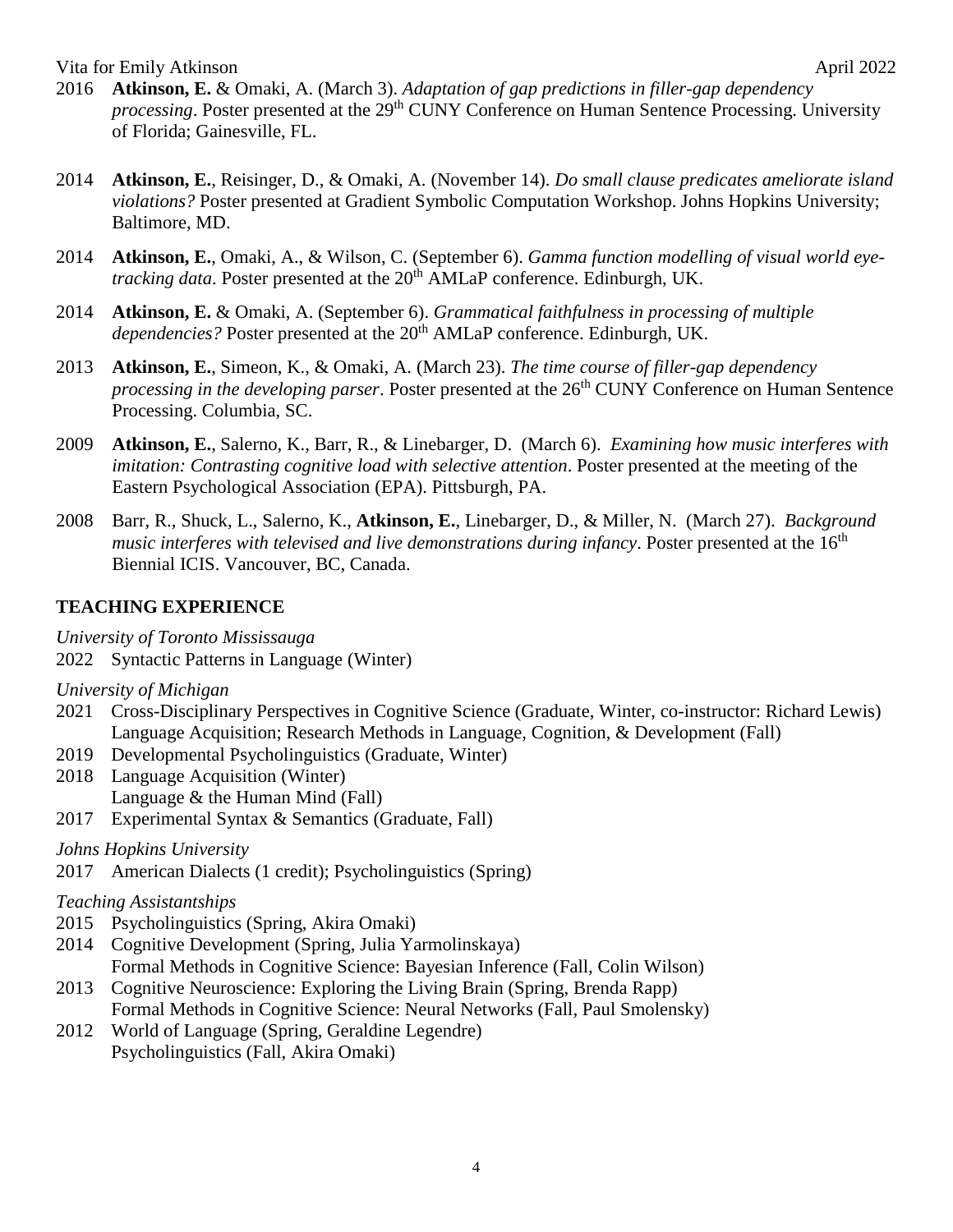# **MENTORING**

|               | 2020 – 2021 Graduates: Andrew McInnerney                                           |
|---------------|------------------------------------------------------------------------------------|
|               | Undergraduates: Nina Pacheco, Isabella Tape, Vivian Wu (all Undergraduate Research |
|               | Opportunity Program (UROP) students); Ilana Mermelstein                            |
|               | 2019 – 2020 Graduates: Andrew McInnerney                                           |
|               | Undergraduates: Darica Brazier, Mrinalini Iyer, Cole Wohlfiel (all UROP students)  |
|               | 2018 – 2019 Graduates: Andrew McInnerney                                           |
|               | Undergraduates: Natalie Bloss, Carolina Jones; Brett Polak (all UROP students)     |
|               | 2017 – 2018 <i>Undergraduates:</i> Sophia Johnson (UROP student), Christina Vargas |
| $2011 - 2016$ | Undergraduate Research Assistants: William Harrison, Emily Lubin, Katherine Simeon |
|               |                                                                                    |

*Other Mentoring Activities*

|                   | Research Design Wilkinson Wong Gonzales; Yourdanis Sedarous; Hezao (Alan) Ke; Yu-Chuan (Lucy) |
|-------------------|-----------------------------------------------------------------------------------------------|
|                   | Chiang; Emily Sabo; Danielle Burgess                                                          |
| <b>Statistics</b> | Wilkinson Wong Gonzales; introductory workshop for Language & Cognition Lab (JHU)             |

# **HONORS & HONOR SOCIETIES** (induction dates)

| 2019 | Honored Lecturer, nominated by a student to University Housing for Fall 2018 semester |
|------|---------------------------------------------------------------------------------------|
|      | 2014 – 2015 G. Heberton Evans Jr. Graduate Fellowship (JHU)                           |
| 2013 | Linguistic Society of America Summer Institute Tuition Fellowship                     |
| 2008 | Psi Chi (National Psychology Honors Society)                                          |

# **PROFESSIONAL ACTIVITIES**

*Professional Development*

2017 – 2019 Diversity, Equity and Inclusion Professional Development Certificate

Sponsored by Rackham Graduate School at the University of Michigan

- 2016 Johns Hopkins Summer Teaching Institute
	- Sponsored by the Center for the Integration of Research, Teaching and Learning (CIRTL)

*Membership in Professional Organizations*

- 2013 2020 Linguistic Society of America
- 2018 Society for Research in Child Development

*Ad hoc Reviewing of Scholarly Works*

| Journals                | Applied Psycholinguistics; Child Development; First Language; Journal of Linguistics;<br>Journal of Psycholinguistic Research; Language Acquisition; Language, Cognition &<br>Neuroscience; Second Language Research                                                                                           |
|-------------------------|----------------------------------------------------------------------------------------------------------------------------------------------------------------------------------------------------------------------------------------------------------------------------------------------------------------|
| <b>Book Chapters</b>    | John Benjamins (2022: Syntactic priming in language development: Populations,<br>representations, and mechanisms)                                                                                                                                                                                              |
| Grants                  | National Science Foundation Doctoral Dissertation Research Improvement (2022)                                                                                                                                                                                                                                  |
| Conference<br>Abstracts | Boston University Conference on Language Development (BUCLD); Cognitive Science<br>Society (CogSci); Human Sentence Processing Conference (formerly CUNY Conference on<br>Human Sentence Processing); Linguistics Society of America Annual Meeting (LSA);<br>Society for Research in Child Development (SRCD) |